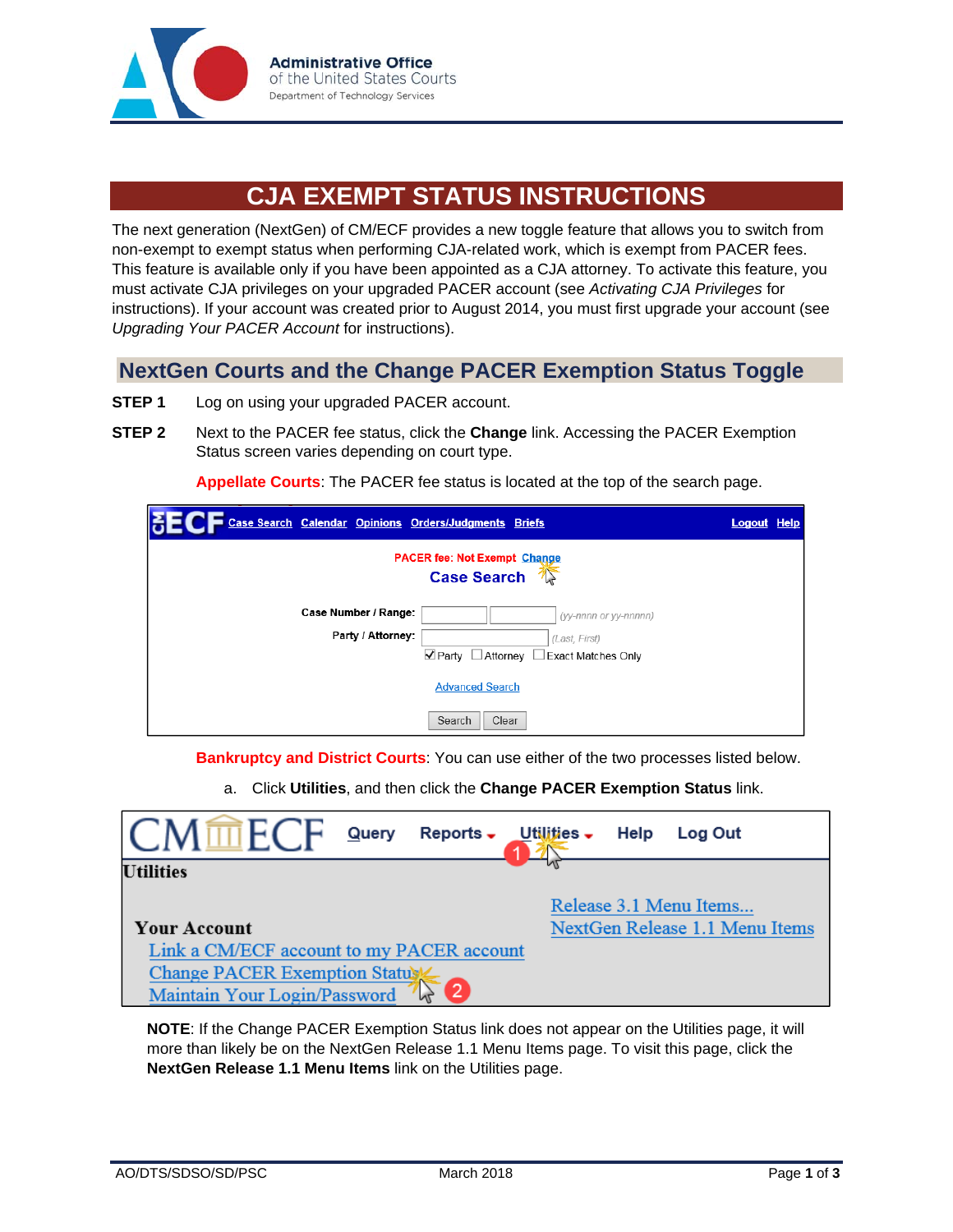

b. Click **Query**, and then click the **Change** link. The PACER fee status is located under the **Run Query** button.

| н                                   | $Civil -$<br>Criminal - Query<br>Reports -<br>Utilities -<br>Search Help<br>Log Out                                                                             |
|-------------------------------------|-----------------------------------------------------------------------------------------------------------------------------------------------------------------|
| <b>Query</b>                        |                                                                                                                                                                 |
|                                     | WARNING: Search results from this screen are NOT subject to the 30 page limit<br>on PACER charges. Please be as specific as possible with your search criteria. |
| <b>Search Clues</b>                 | <b>Mobile Query</b>                                                                                                                                             |
| <b>Case Number</b>                  |                                                                                                                                                                 |
|                                     | or search by                                                                                                                                                    |
| <b>Case Status:</b>                 | <b>O</b> Closed<br>$O$ All<br>OOpen                                                                                                                             |
| <b>Filed Date</b>                   | to                                                                                                                                                              |
| <b>Last Entry Date</b>              | to                                                                                                                                                              |
| Nature of Suit                      | $0$ (zero)<br>110 (Insurance)<br>120 (Contract: Marine)                                                                                                         |
| <b>Cause of Action</b>              | 0 (No cause code entered)<br>02.0431 (02.431 Fed. Election Commission: Failure Enforce C)<br>02:0437 (02:437 Federal Election Commission)                       |
| <b>Last/Business Name</b>           | Exact matches only                                                                                                                                              |
| <b>First Name</b>                   | Middle Name                                                                                                                                                     |
| Type                                | $\checkmark$                                                                                                                                                    |
| Run Query<br>Clear                  |                                                                                                                                                                 |
|                                     |                                                                                                                                                                 |
| <b>PACER fee: Not Exempt Change</b> | 2<br>$\mathbb{R}$                                                                                                                                               |

**STEP 3** On the Change PACER Exemption Status screen, click the CJA radio button, and then click **Submit**.

> Within a single session, once you have finished working on CJA-related work or if you need to perform non-CJA work, you must change your status back to **Not Exempt** (repeat steps 2 and 3).